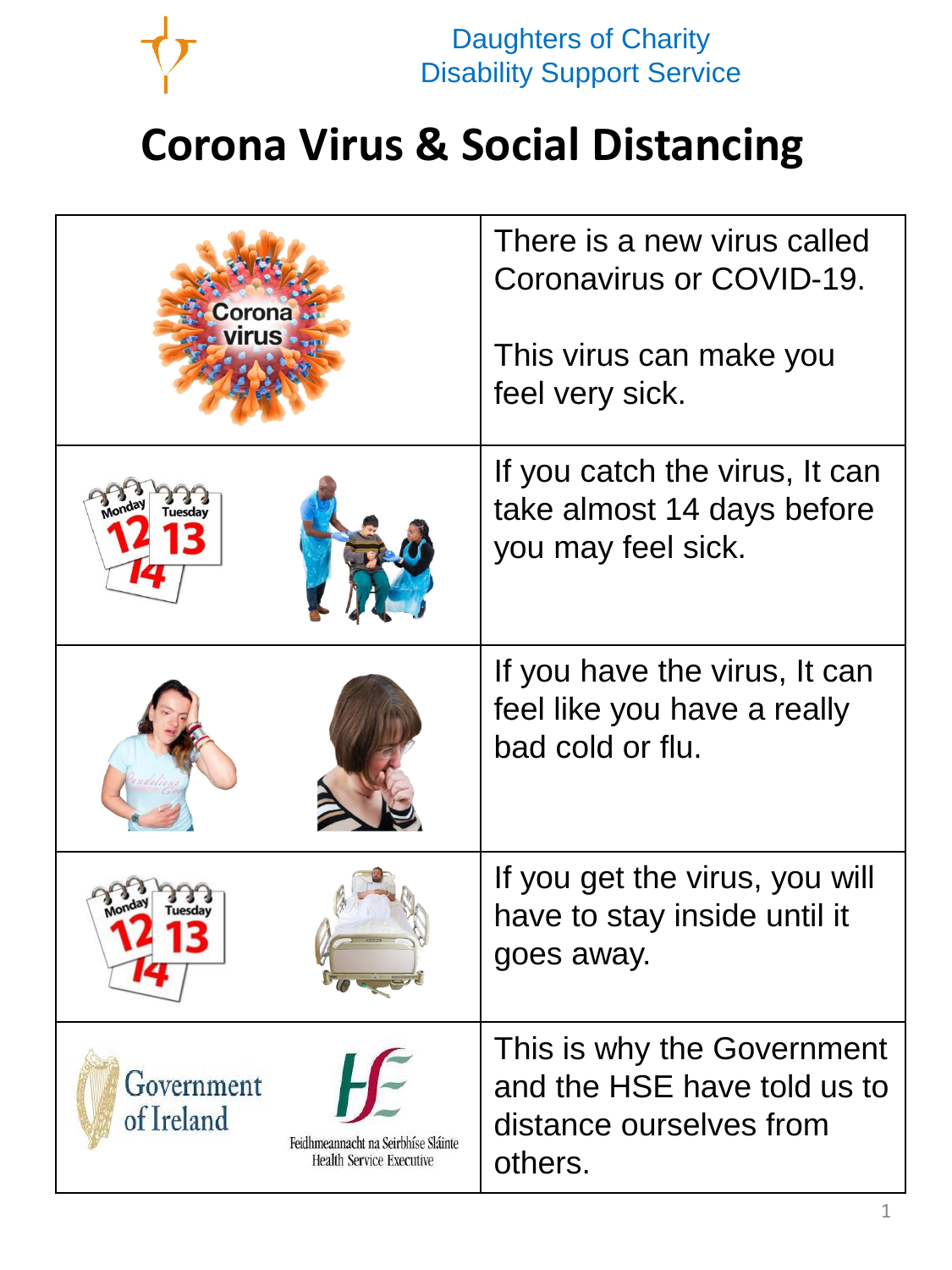

Daughters of Charity **Daughters of Charity Disability Support Service** 

## **Corona Virus & Social Distancing**

| $-2$ meters                        | We need to stay 1-2 meters<br>away from others.                                            |
|------------------------------------|--------------------------------------------------------------------------------------------|
|                                    | People cannot meet in big<br>groups, because the virus<br>could spread to other<br>people. |
| <b>Closed</b><br><b>Day Centre</b> | This is why My Day Service<br>is closed.                                                   |
|                                    | <b>Big Weddings and big</b><br>funerals are being<br>cancelled.                            |
|                                    | People are not visiting<br>others.                                                         |